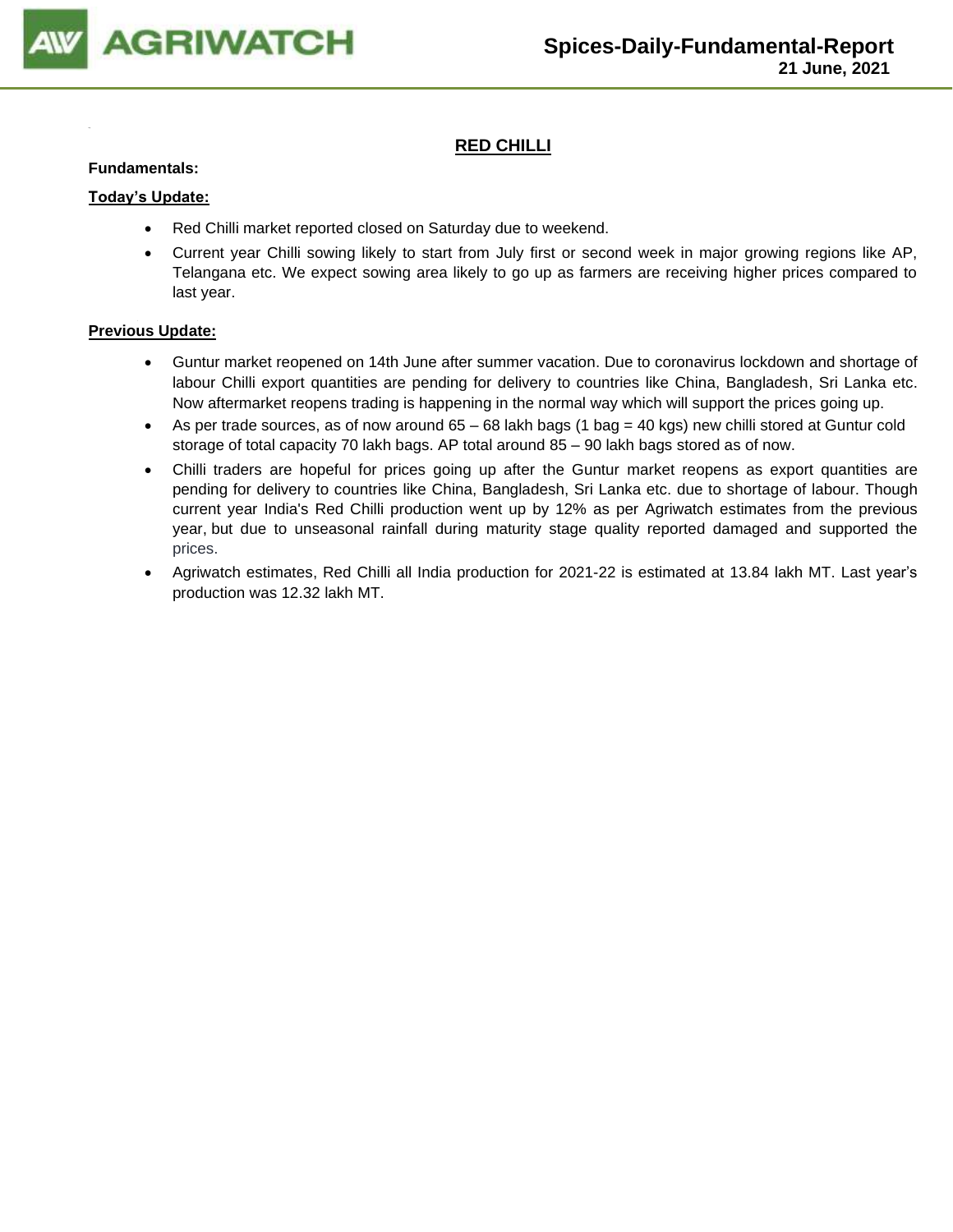

|                       |                                   | Red Chilli Spot Market Prices(Loose): (Rs/Qtl) |                                            |             |           |           |                                                                                                                       |  |  |
|-----------------------|-----------------------------------|------------------------------------------------|--------------------------------------------|-------------|-----------|-----------|-----------------------------------------------------------------------------------------------------------------------|--|--|
|                       |                                   |                                                | $19 -$<br>$19$ -Jun-                       |             | 18-Jun-   | 18-Jun-   |                                                                                                                       |  |  |
| <b>State</b>          | <b>Centre</b>                     | Grade                                          | <b>Jun-21</b>                              | 21          | 21        | 21        | Change                                                                                                                |  |  |
|                       |                                   |                                                | Low                                        | <b>High</b> | Low       | High      | -<br>-<br>-<br>-<br>-<br>-<br>-<br>-<br>-<br>-<br>-<br>$\blacksquare$<br>-<br>-<br>-<br>-<br>$\blacksquare$<br>-<br>- |  |  |
|                       |                                   | <b>NCDEX Quality</b>                           | Closed                                     | Closed      | 10000     | 10500     |                                                                                                                       |  |  |
|                       |                                   | <b>LCA 334</b>                                 | Closed                                     | Closed      | 11000     | 12000     |                                                                                                                       |  |  |
|                       |                                   | Teja                                           | Closed                                     | Closed      | 14500     | 15500     |                                                                                                                       |  |  |
|                       |                                   | No. 273                                        | Closed                                     | Closed      | 13000     | 14000     |                                                                                                                       |  |  |
| <b>Andhra Pradesh</b> | <b>Guntur</b><br><b>Benchmark</b> | No. 5                                          | Closed                                     | Closed      | 13500     | 14500     |                                                                                                                       |  |  |
|                       | market                            | Fatki                                          | Closed                                     | Closed      | 7000      | 9000      |                                                                                                                       |  |  |
|                       |                                   | Byadgi                                         | Closed                                     | Closed      | 15000     | 15500     |                                                                                                                       |  |  |
|                       |                                   | <b>US 341</b>                                  | Closed                                     | Closed      | 14500     | 15500     |                                                                                                                       |  |  |
|                       |                                   | Denvor Delux                                   | Closed                                     | Closed      | 14000     | 15000     |                                                                                                                       |  |  |
|                       |                                   | Indam <sub>5</sub>                             | Closed                                     | Closed      | 13500     | 14500     |                                                                                                                       |  |  |
|                       |                                   | Teja                                           | Closed                                     | Closed      | 13000     | 14500     |                                                                                                                       |  |  |
| <b>Telangana</b>      |                                   | Wonder Hot                                     | Closed                                     | Closed      | 11600     | 13700     |                                                                                                                       |  |  |
|                       |                                   | 341                                            | Closed                                     | Closed      | 9600      | 13300     |                                                                                                                       |  |  |
|                       | Warangal                          | Denvor Delux                                   | Closed                                     | Closed      | 9600      | 12700     |                                                                                                                       |  |  |
|                       |                                   | Paprika                                        | Closed<br>Closed<br><b>NA</b><br><b>NA</b> |             |           |           |                                                                                                                       |  |  |
|                       |                                   | Fatki                                          | Closed                                     | Closed      | 4600      | 7700      |                                                                                                                       |  |  |
|                       |                                   | Teja (Cold storage)                            | Closed                                     | Closed      | 14000     | 15300     |                                                                                                                       |  |  |
|                       | Khammam                           | Teja (Non cold storage)                        | Closed                                     | Closed      | 9500      | 13000     |                                                                                                                       |  |  |
|                       |                                   | No. 12                                         | Closed                                     | Closed      | Closed    | Closed    |                                                                                                                       |  |  |
|                       |                                   | <b>Indu 2070</b>                               | Closed                                     | Closed      | Closed    | Closed    |                                                                                                                       |  |  |
| <b>Madhya Pradesh</b> | <b>Bedia</b>                      | Fatki                                          | Closed<br>Closed<br>Closed                 | Closed      |           |           |                                                                                                                       |  |  |
|                       |                                   | Jhankar                                        | Closed                                     | Closed      | Closed    | Closed    |                                                                                                                       |  |  |
|                       |                                   | Ganesh                                         | Closed                                     | Closed      | Closed    | Closed    |                                                                                                                       |  |  |
|                       |                                   | Teja(Khamam)                                   | Closed                                     | Closed      | 17500     | 17500     |                                                                                                                       |  |  |
|                       |                                   | M.P. MacoTeja                                  | Closed                                     | Closed      | <b>NA</b> | <b>NA</b> |                                                                                                                       |  |  |
|                       |                                   | Pala 12                                        | Closed                                     | Closed      | <b>NA</b> | <b>NA</b> |                                                                                                                       |  |  |
| Delhi                 | <b>New Delhi</b>                  | <b>LCA 334</b>                                 | Closed                                     | Closed      | <b>NA</b> | <b>NA</b> |                                                                                                                       |  |  |
|                       |                                   | Fatki                                          | Closed                                     | Closed      | <b>NA</b> | <b>NA</b> |                                                                                                                       |  |  |
|                       |                                   | Packing                                        | Closed                                     | Closed      | <b>NA</b> | <b>NA</b> |                                                                                                                       |  |  |
|                       |                                   | Dabbi                                          | Closed                                     | Closed      | <b>NA</b> | <b>NA</b> |                                                                                                                       |  |  |
|                       |                                   | Guntur                                         | Closed                                     | Closed      | <b>NA</b> | <b>NA</b> |                                                                                                                       |  |  |
|                       |                                   | Kaddi                                          | Closed                                     | Closed      | <b>NA</b> | <b>NA</b> |                                                                                                                       |  |  |
|                       |                                   | Dabbi Dlx Local                                | Closed                                     | Closed      | <b>NA</b> | <b>NA</b> |                                                                                                                       |  |  |
|                       |                                   | Dabbi Medium Best (Local)                      | Closed                                     | Closed      | NA        | <b>NA</b> |                                                                                                                       |  |  |
| Karnataka             | <b>Byadgi</b>                     | Dabbi Best (Bellary)                           | Closed                                     | Closed      | <b>NA</b> | <b>NA</b> |                                                                                                                       |  |  |
|                       |                                   | <b>KDL Deluxe (Local)</b>                      | Closed                                     | Closed      | <b>NA</b> | <b>NA</b> |                                                                                                                       |  |  |
|                       |                                   | <b>KDL Deluxe (Bellary)</b>                    | Closed                                     | Closed      | <b>NA</b> | <b>NA</b> |                                                                                                                       |  |  |
|                       |                                   | <b>KDL Best(Local)</b>                         | Closed                                     | Closed      | <b>NA</b> | <b>NA</b> | -                                                                                                                     |  |  |
|                       |                                   | <b>KDL Best(Bellary)</b>                       | Closed                                     | Closed      | <b>NA</b> | <b>NA</b> |                                                                                                                       |  |  |
|                       |                                   | <b>KDL Medium</b>                              | Closed                                     | Closed      | <b>NA</b> | <b>NA</b> | $\blacksquare$                                                                                                        |  |  |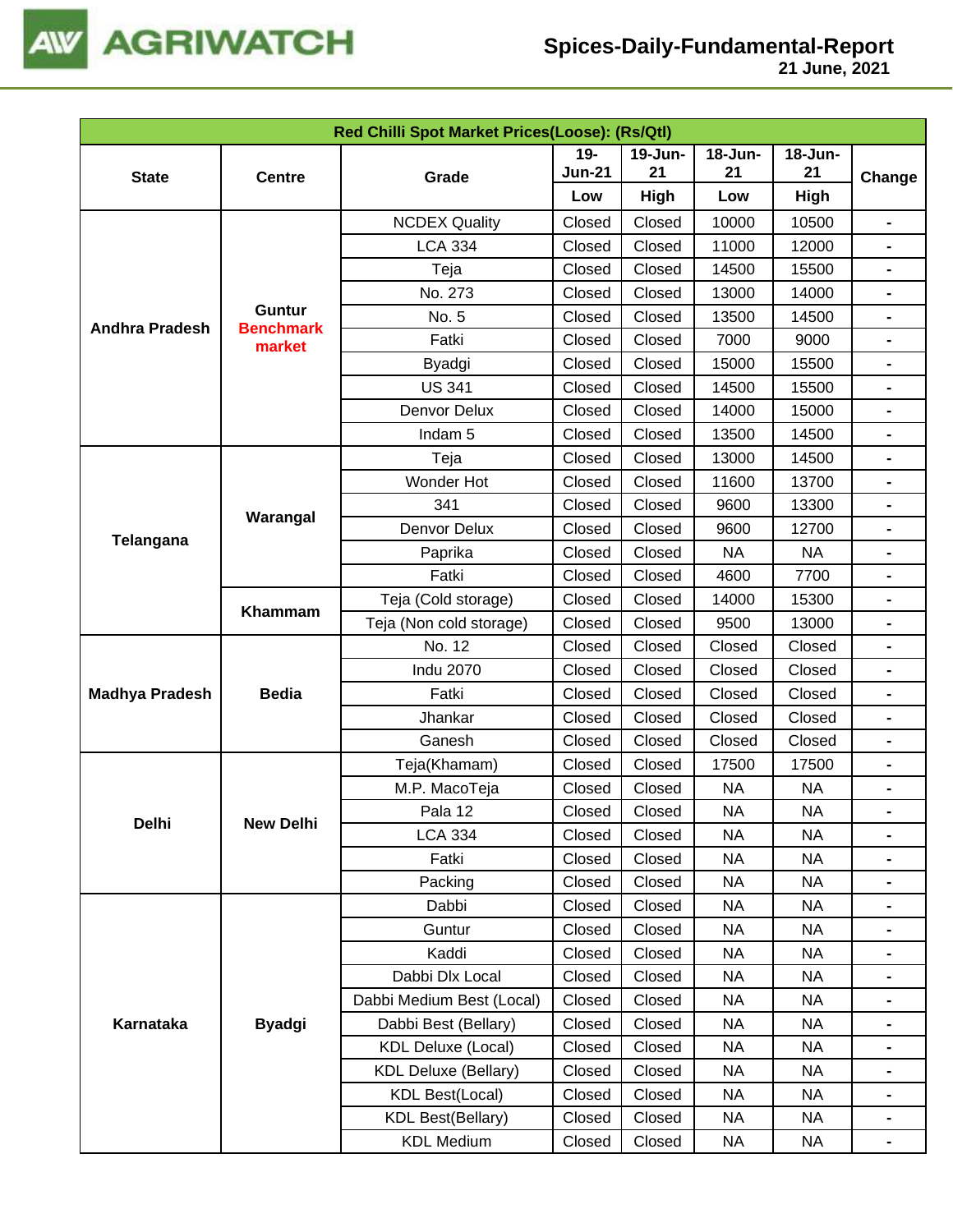

|                                                                  |               | Denvor Deluxe                 | Closed | Closed    | <b>NA</b> | <b>NA</b> |        |  |  |
|------------------------------------------------------------------|---------------|-------------------------------|--------|-----------|-----------|-----------|--------|--|--|
|                                                                  |               | 2043                          | Closed | Closed    | <b>NA</b> | NA        |        |  |  |
|                                                                  |               | 5531                          | Closed | Closed    | <b>NA</b> | NA.       |        |  |  |
|                                                                  |               | C <sub>5</sub>                | Closed | Closed    | <b>NA</b> | NA.       |        |  |  |
|                                                                  |               | <b>KDL Fatki</b>              | Closed | Closed    | <b>NA</b> | NA        |        |  |  |
|                                                                  |               | Seed Fatki                    | Closed | Closed    | <b>NA</b> | NA.       |        |  |  |
| Arrivals & Off-take in bags (1 bag = 45 Kg), (1 bag = $38Kgs$ )* |               |                               |        |           |           |           |        |  |  |
|                                                                  |               |                               |        |           |           |           |        |  |  |
| <b>State</b>                                                     | <b>Centre</b> | <b>Parameter</b>              |        | 19-Jun-21 | 18-Jun-21 |           | Change |  |  |
|                                                                  |               | Arrivals                      |        | Closed    |           | 30000     |        |  |  |
| <b>Andhra Pradesh</b>                                            | <b>Guntur</b> | Off-take                      |        | Closed    |           | 28000     |        |  |  |
|                                                                  | Warangal      | Arrivals                      |        | Closed    |           | 9000      |        |  |  |
| Telangana                                                        |               | Arrivals (Cold storage) *     |        | Closed    |           | 1000      |        |  |  |
|                                                                  | Khammam       | Arrivals (Non cold storage) * |        | Closed    |           | 2000      |        |  |  |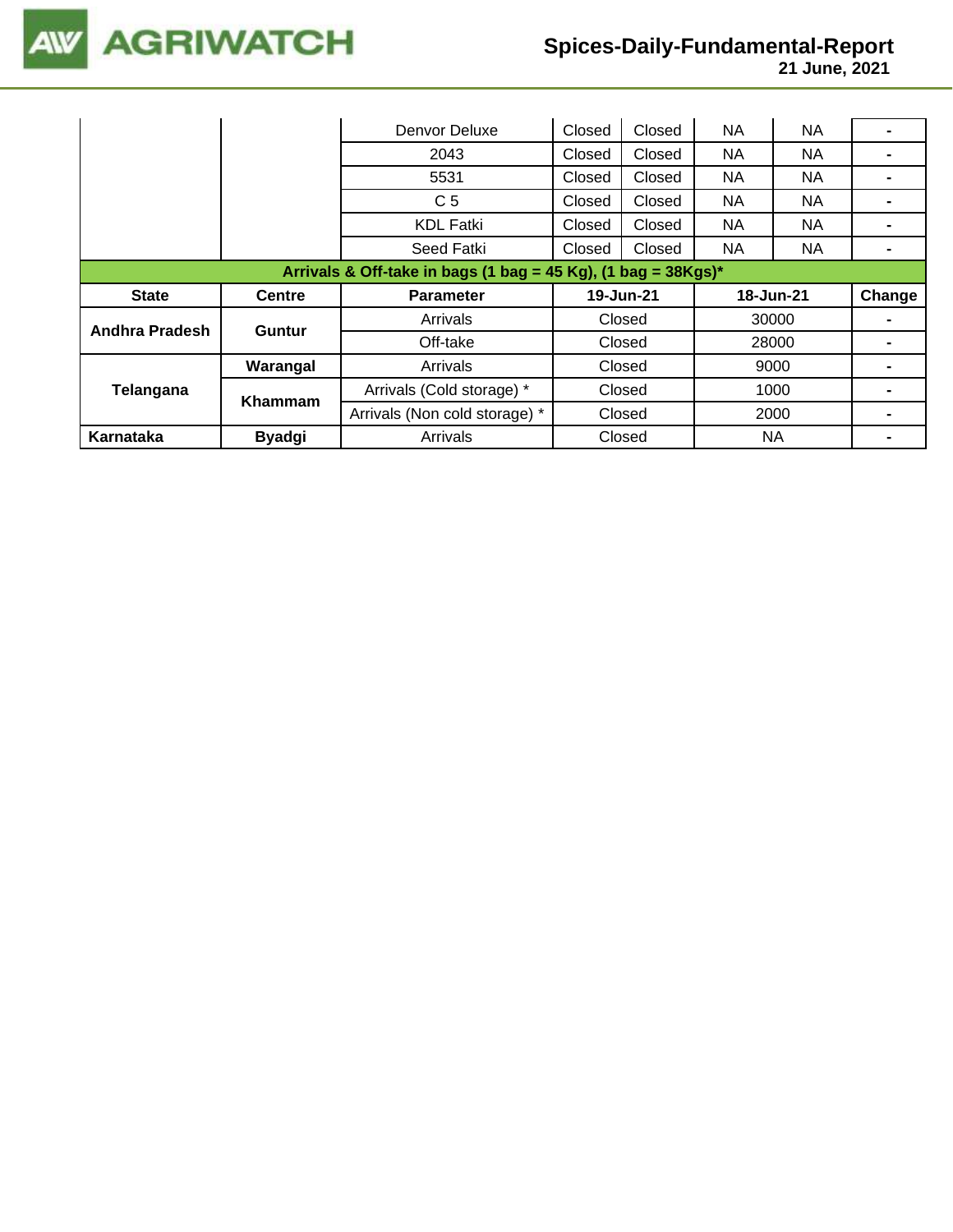

## **TURMERIC**

#### **Fundamentals: Today's Update:**

- Continued steady sentiment witnessed in the Turmeric spot market on Saturday. Few spot markets reported closed due to coronavirus lockdown, likely to reopen from June third week.
- Turmeric sowing in Maharashtra slowly started, till now 15 to 20% sowing completed.

- Expected lower production current year supported the prices in the spot market from lower levels.
- For the 2021-22 marketing period, Agriwatch expected 0.62 lakh MT ending stocks (with increasing exports and domestic consumption), which is lower than 0.98 lakh MT from last year, likely to support prices from the current level.
- Good domestic demand along with upcountry demand supported the prices.
- Agriwatch estimates, Turmeric all India production for 2021-22 is estimated at 4.46 lakh MT. Last year's production was 4.53 lakh MT.

|                       |                         | <b>Turmeric Spot Market Prices (Loose): (Rs/Qtl)</b> |                  |                        |                                                                                                                                              |  |  |  |
|-----------------------|-------------------------|------------------------------------------------------|------------------|------------------------|----------------------------------------------------------------------------------------------------------------------------------------------|--|--|--|
| <b>State</b>          | <b>Centre</b>           | Grade                                                | 19-Jun-21        | 18-Jun-21              | Change                                                                                                                                       |  |  |  |
|                       |                         | Nizam quality                                        | Closed           | 7600                   |                                                                                                                                              |  |  |  |
|                       | <b>Nizamabad</b>        | Double polish finger                                 | Closed           | 8500                   |                                                                                                                                              |  |  |  |
|                       | <b>Benchmark market</b> | Gattah (unpolished)                                  | Closed           | 6800                   | $\blacksquare$                                                                                                                               |  |  |  |
| Telangana             |                         | Gattah (double polished)                             | Closed           | 7900                   | $\overline{\phantom{0}}$                                                                                                                     |  |  |  |
|                       | Warangal                | Finger                                               | Closed           | 6590                   |                                                                                                                                              |  |  |  |
|                       |                         | Round                                                | Closed           | 6190                   | $\blacksquare$                                                                                                                               |  |  |  |
|                       |                         | Finger                                               | Closed           | 8000                   |                                                                                                                                              |  |  |  |
|                       | <b>Erode</b>            | Gattah                                               | Closed           | 7500                   |                                                                                                                                              |  |  |  |
|                       |                         | Sellem                                               | Closed           | 9000                   | -<br>$\blacksquare$<br>-<br>$\blacksquare$<br>$\blacksquare$<br>$\blacksquare$<br>$\blacksquare$<br>$\blacksquare$<br>-<br>Ξ.<br><b>Unch</b> |  |  |  |
| <b>Tamil Nadu</b>     | <b>Coimbatore</b>       | <b>Bulb</b>                                          | <b>NA</b>        | <b>NA</b>              |                                                                                                                                              |  |  |  |
|                       |                         | Finger                                               | <b>NA</b>        | <b>NA</b>              |                                                                                                                                              |  |  |  |
|                       | <b>Salem</b>            | <b>Bulb</b>                                          | <b>NA</b>        | <b>NA</b>              |                                                                                                                                              |  |  |  |
|                       |                         | Finger                                               | <b>NA</b>        | <b>NA</b>              |                                                                                                                                              |  |  |  |
|                       |                         | <b>Bulb</b>                                          | Closed           | <b>NA</b>              |                                                                                                                                              |  |  |  |
| <b>Andhra Pradesh</b> | <b>Duggirala</b>        | <b>Bilty</b>                                         | Closed           | <b>NA</b>              |                                                                                                                                              |  |  |  |
|                       |                         | Finger                                               | Closed           | <b>NA</b>              |                                                                                                                                              |  |  |  |
|                       |                         | Bilty                                                | Closed           | <b>NA</b>              |                                                                                                                                              |  |  |  |
|                       |                         | Rajpuri/Salem Finger                                 | Closed           | 12600                  |                                                                                                                                              |  |  |  |
|                       | Sangli                  | Rajpuri Medium                                       | Closed           | 9000                   |                                                                                                                                              |  |  |  |
|                       |                         | DesiKadappa                                          | Closed           | 7600                   |                                                                                                                                              |  |  |  |
|                       |                         | Salem Powder                                         | Closed<br>Closed | <b>NR</b>              |                                                                                                                                              |  |  |  |
|                       |                         | Mini Salem                                           | <b>NR</b>        |                        |                                                                                                                                              |  |  |  |
| <b>Maharashtra</b>    | <b>Basmat</b>           | <b>Super Salem</b>                                   | Closed           | <b>NR</b>              |                                                                                                                                              |  |  |  |
|                       |                         | <b>Gattah Powder</b>                                 | Closed           | <b>NR</b>              |                                                                                                                                              |  |  |  |
|                       |                         | <b>Gattah Premium</b>                                | Closed           | $\overline{\text{NR}}$ |                                                                                                                                              |  |  |  |
|                       |                         | <b>Turmeric Finger Polished</b>                      | Closed           | 7400                   |                                                                                                                                              |  |  |  |
|                       | <b>Nanded</b>           | <b>Turmeric Bulb Polished</b>                        | Closed           | 6600                   |                                                                                                                                              |  |  |  |
|                       |                         | <b>Turmeric Mix</b>                                  | Closed           | 6700                   |                                                                                                                                              |  |  |  |
|                       |                         | Gattah                                               | 8600             | 8600                   |                                                                                                                                              |  |  |  |
| <b>Delhi</b>          | <b>Delhi</b>            | Mini Salem                                           | 9500             | 9500                   | <b>Unch</b>                                                                                                                                  |  |  |  |
|                       |                         | <b>Finger Single Polished</b>                        | 8600             | 8600                   | <b>Unch</b>                                                                                                                                  |  |  |  |
|                       |                         | <b>Finger Double Polished</b>                        | 9500             | 9500                   | <b>Unch</b>                                                                                                                                  |  |  |  |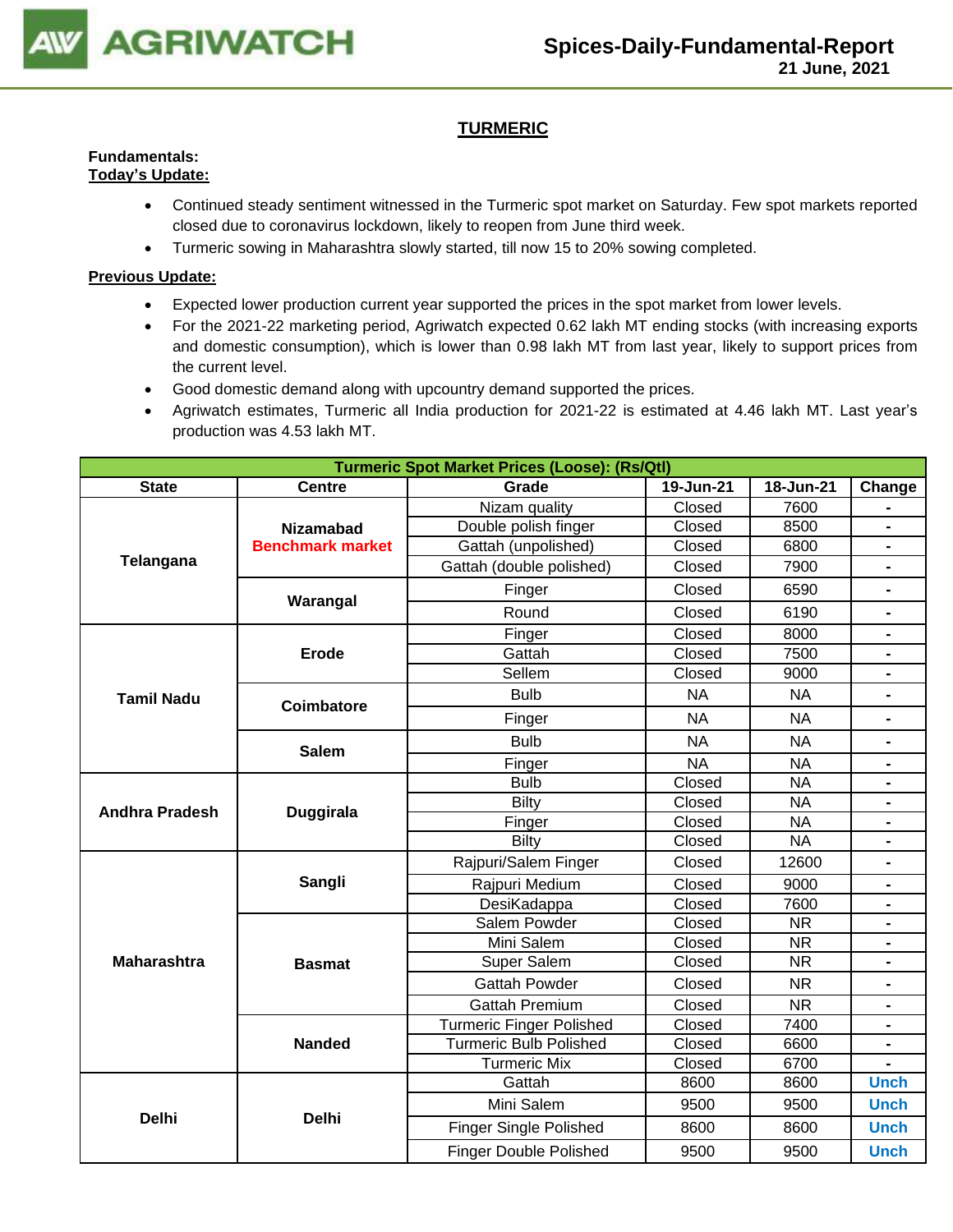

 **21 June, 2021**

| <b>State</b>          |                  | Arrival & Off-take in bags $*(1 \text{ bag} = 75 \text{ Kg}), \#(1 \text{ bag} = 60 \text{ Kg})$ |           |           |                      |  |  |  |  |
|-----------------------|------------------|--------------------------------------------------------------------------------------------------|-----------|-----------|----------------------|--|--|--|--|
|                       | <b>Centre</b>    | <b>Parameter</b>                                                                                 | 19-Jun-21 | 18-Jun-21 | Change               |  |  |  |  |
| Telangana             | <b>Nizamabad</b> | Arrival                                                                                          | Closed    | 4000      |                      |  |  |  |  |
|                       |                  | Off-take                                                                                         | Closed    | 4000      | $\blacksquare$       |  |  |  |  |
|                       | Warangal         | Arrival                                                                                          | Closed    | 1000      | ۰                    |  |  |  |  |
|                       | Erode            | Arrival                                                                                          | Closed    | NA.       | ۰                    |  |  |  |  |
| <b>Tamil Nadu</b>     |                  | Off-take<br>Closed                                                                               |           | NA        |                      |  |  |  |  |
|                       | Coimbatore       | <b>Arrival</b>                                                                                   | NA.       | <b>NA</b> | $\blacksquare$       |  |  |  |  |
|                       | <b>Salem</b>     | Arrival*                                                                                         | NA.       | <b>NA</b> | ۰                    |  |  |  |  |
| <b>Andhra Pradesh</b> | <b>Duggirala</b> | Arrival*                                                                                         | Closed    | <b>NA</b> |                      |  |  |  |  |
|                       | Sangli           | Arrival#                                                                                         | Closed    | NA        | -                    |  |  |  |  |
| <b>Maharashtra</b>    | <b>Basmat</b>    | Arrival*                                                                                         | Closed    | NR.       | ۰                    |  |  |  |  |
|                       | <b>Nanded</b>    | <b>Arrival</b>                                                                                   | Closed    | 2500      | $\blacksquare$       |  |  |  |  |
|                       |                  |                                                                                                  |           |           | <b>Arrival * Qtl</b> |  |  |  |  |

## **NCDEX-FUTURES MARKET**

| Turmeric        |               |               |             |        |              |                          |             |       |           |
|-----------------|---------------|---------------|-------------|--------|--------------|--------------------------|-------------|-------|-----------|
| <b>Contract</b> | +/-\$         | Open          | <b>High</b> | Low    | <b>Close</b> | Volume                   | Vol. Change | ΟI    | OI Change |
| July-21         | $\sim$ $\sim$ | $\sim$ $\sim$ | $- -$       | $\sim$ | $- -$        | $- -$                    | $- -$       | $- -$ | $- -$     |
| Aug-21          | $- -$         | $- -$         | $- -$       | $- -$  | $- -$        | $\overline{\phantom{a}}$ | $- -$       | $- -$ | $- -$     |
| <b>Sep-21</b>   | $- -$         | $- -$         | $- -$       | $- -$  | $- -$        | $- -$                    | $- -$       | $- -$ | $- -$     |

| <b>Spread</b> | Jun-21                   | Aug-21                   | Sep-21                   |
|---------------|--------------------------|--------------------------|--------------------------|
| <b>Basis</b>  | $\overline{\phantom{a}}$ | $\sim$ $\sim$            | $\sim$ $\sim$            |
| July-21       | $\sim$ $\sim$            | $\overline{\phantom{a}}$ | $\overline{\phantom{a}}$ |
| Aug-21        | $- -$                    | $- -$                    | $- -$                    |

NB: Spot prices used for spread calculation is the basis Nizamabad for Nizam grade. Basis = Spot prices– Near month futures.

#### **NCDEX- STOCK POSITION**

| <b>Stocks</b>    | <b>Demat</b> | <b>In-Process</b> | Total         |
|------------------|--------------|-------------------|---------------|
|                  | 17.06.2021   | 17.06.2021        | 17.06.2021    |
| Sangli           | 2358         |                   | 2358          |
| <b>Erode</b>     | $- -$        | $- -$             | $- -$         |
| <b>Nizamabad</b> | 1164         |                   | 1164          |
| Warangal         | $- -$        | $\sim$ $\sim$     | $\sim$ $\sim$ |
|                  |              |                   |               |

(**Quantity in MT)**

## **NCDEX Turmeric EED Wise Stock Position (Qty in MT) on 14th June, 2021**

| <b>EED</b>   | Sangli (Desi<br>Cuddapah) | <b>Sangli</b><br>(Rajapore) | <b>Nizamabad</b> | <b>Nizamabad</b><br>(Farmer Polished) | <b>Basmat</b><br>(Salem) | <b>Total</b> |
|--------------|---------------------------|-----------------------------|------------------|---------------------------------------|--------------------------|--------------|
| 10-Aug-21    | $\sim$ $\sim$             | 731                         |                  | $- -$                                 | $\sim$ $\sim$            | 731          |
| 10-Sep-21    | $- -$                     | 317                         | 120              | $\sim$ $\sim$                         | $\sim$ $\sim$            | 437          |
| 10-0ct-21    | $\sim$ $\sim$             | 238                         | 779              | $\sim$ $\sim$                         | $\sim$ $\sim$            | 1017         |
| 10-Nov-21    | $- -$                     | 902                         | 190              | $- -$                                 | $- -$                    | 1092         |
| 10-Dec-21    | $- -$                     | 149                         | 75               | ۰                                     |                          | 224          |
| <b>Total</b> | $- -$                     | 2337                        | 1164             | $\overline{\phantom{m}}$              | $\sim$                   | 3501         |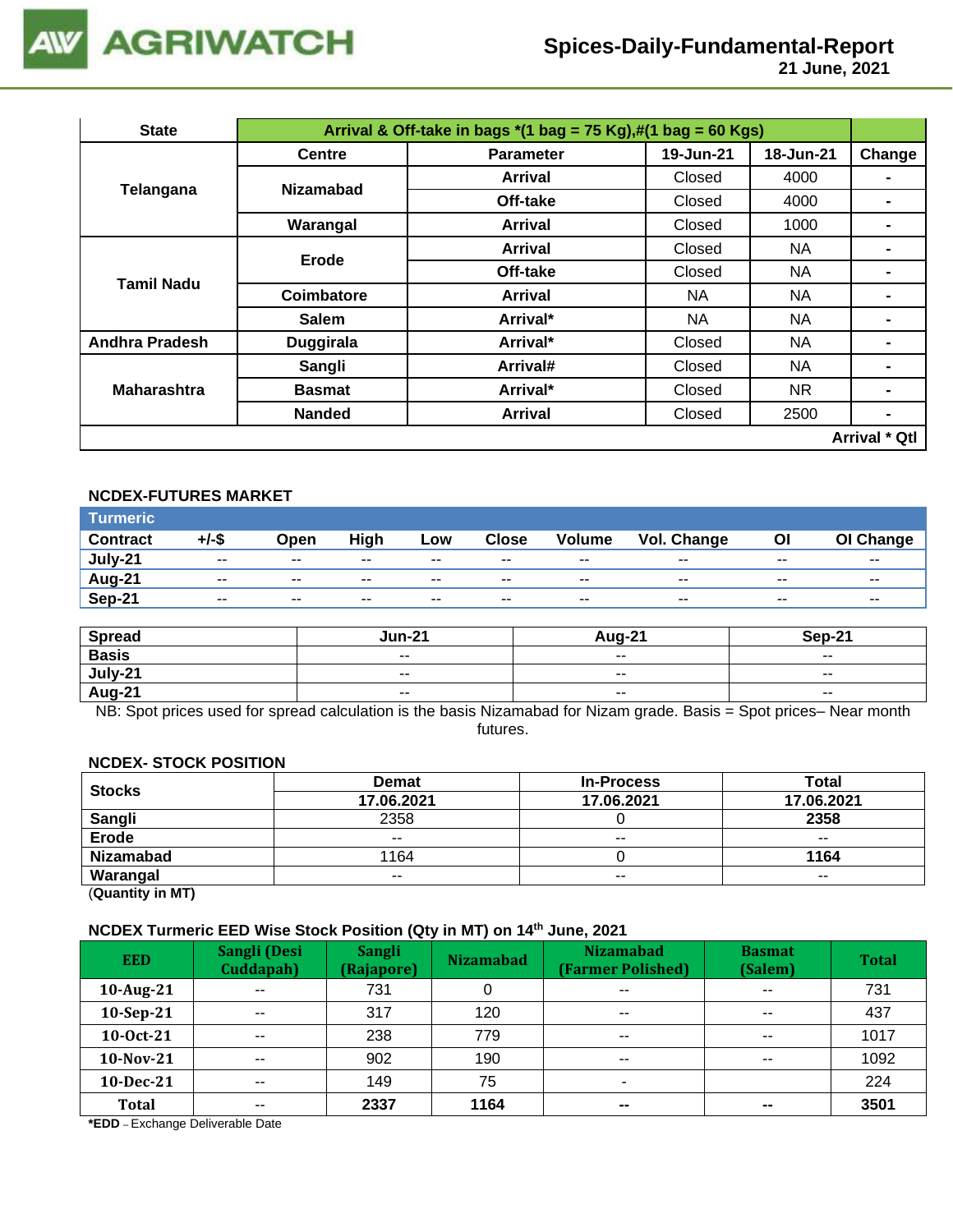

## **BLACK PEPPER**

#### **Fundamentals: Today's Update:**

- Steady to weak sentiment witnessed in the Black pepper market on Saturday.
- As of 19th June, new pepper 500 G/L traded at Rs.39,400/-qtl, Rs.100 down from the previous day.
- Vietnam Pepper price today, maintained their upward momentum in many key localities in the country. The purchase price currently fluctuates in the range of 71,000 - 74,500 VND/kg. Together with an increase of 500 VND/kg, the provinces of Dak Lak, Gia Lai, Dak Nong, Binh Phuoc and Ba Ria - Vung Tau recorded prices ranging from 72,000 VND/kg to 74,500 VND/kg. Compared to yesterday, Dong Nai province adjusted an increase of 1,000 VND/kg, currently reaching 71,000 VND/kg.

- According to the International Pepper Organization (IPC), Vietnam's 2021 pepper harvest will reach 180,000 MT, down 40,000 tons compared to the previous forecast, and 60,000 tons lower (down 25%) compared to with the 2020 harvest.
- Vietnam pepper exports decreased by 15.6% in volume over the same period in 2020, reaching 124,000 tons, from January to May. The average export price reaching 3,127 USD/ton, up 48.2% over the same period in 2020.
- Pepper planter's are holding their produce, as they are not interested to supply their produce at the current prices level also lower market movement due to lockdown in Kerala growing regions added the bullish sentiment.
- Domestic pepper farmers have called for the intervention of the Spices Board to ensure the purchasing and marketing for processors, dealers and consumers is taking place in accordance with their requirements. They pointed out restrictions on spice buyers and traders, especially in the two districts of Idukki and Wayanad in Kerela growing state, amid the shutdown due to the COVID-19 pandemic.
- The state's industrial regulator allowed processing units to operate, as spices belong to the food industry and are directly related to exports. However, processing units are having difficulty meeting domestic demand from Masala's manufacturers when raw materials are not available for processing.
- As per trade information, last few years very large quantities (on an average yearly around 5,000 MT) of pepper imported from Vietnam via Nepal and Myanmar to India illegally, but from last two years its banned, which was supported the Indian pepper prices and it will support the prices further in coming days.
- Currently, increasing demand coming from North-Eastern states, Bihar, West Bengal, Jharkhand etc. which was not coming in this way for the last few years as a result of illegal trade and growing domestic demand from other states likely to support pepper prices further.
- According to International Pepper Organization (IPC), in 2021, global pepper production is expected to reach 555 thousand tons, down 21 thousand tons compared to 2020 (576 thousand tons).
- Global pepper exports in 2020 recorded a slight increase of 2% at 481 thousand tons. The top three exporters are Vietnam, Brazil and Indonesia with a total market share of 89%.
- Currently, Vietnam has completed the harvest of the new pepper season. Pepper output in this crop is estimated at 180,000 tons, down 25-30% from the previous year. Although the official number has not been announced.
- According to Vietnam Pepper Association, the total pepper export volume is about 95,000 tons from January to April 2021 (in the first 4 months of 2020, it is 116,764 tons), down by 18.64%.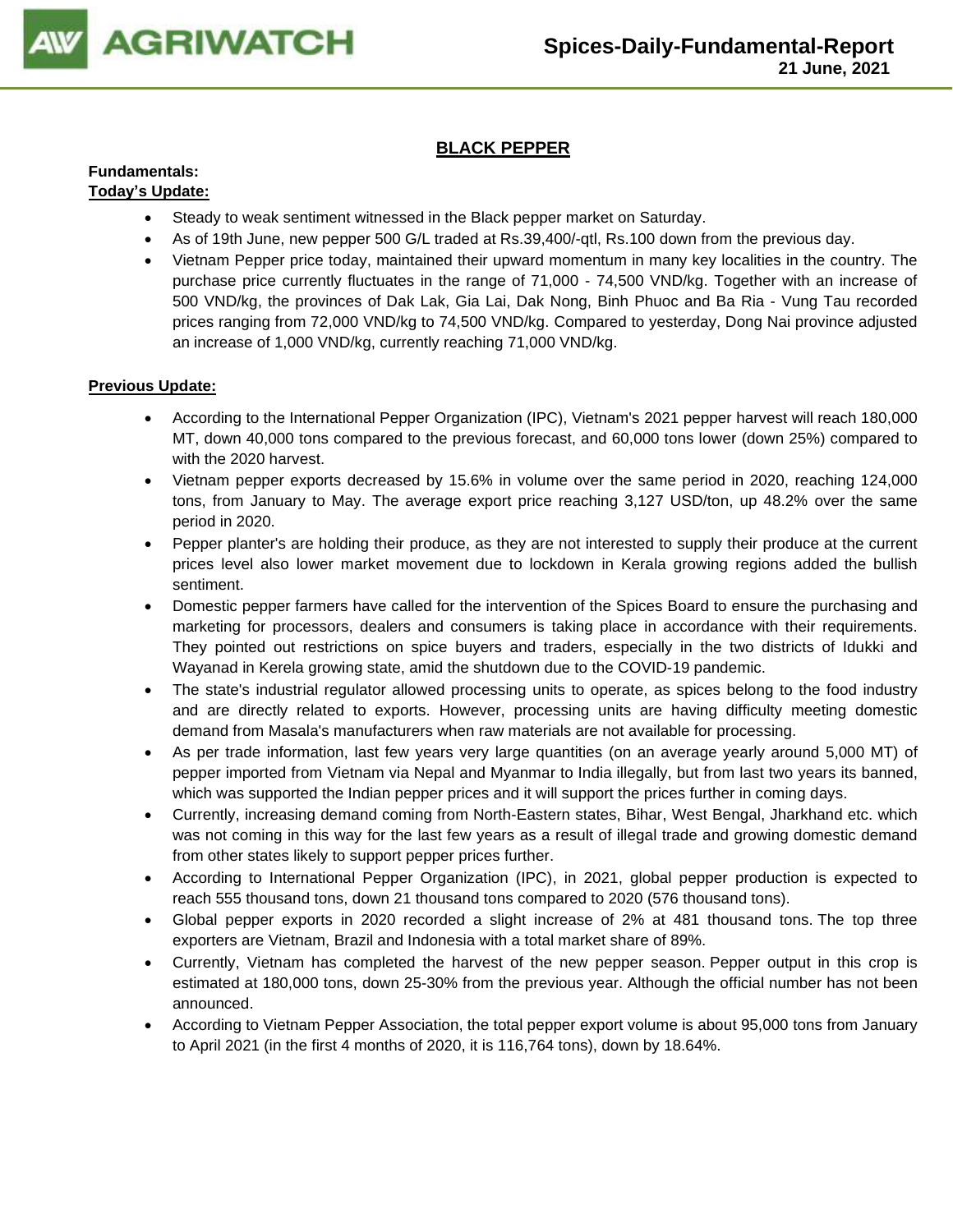| <b>Black Pepper Spot Market Prices (Loose): (Rs/Qtl)</b> |                         |                                           |           |           |                |  |  |  |
|----------------------------------------------------------|-------------------------|-------------------------------------------|-----------|-----------|----------------|--|--|--|
| <b>State</b>                                             | <b>Centre</b>           | 19-Jun-21<br>18-Jun-21<br>Change<br>Grade |           |           |                |  |  |  |
| Kerala                                                   | Kochi                   | Ungarbled                                 | 40400     | 40500     | $-100$         |  |  |  |
|                                                          | <b>Benchmark market</b> | Garbled                                   | 42400     | 42500     | $-100$         |  |  |  |
| Karnataka                                                | Chikkamagaluru          | Ungarbled                                 | Closed    | Closed    | $\blacksquare$ |  |  |  |
| <b>Delhi</b>                                             | <b>New Delhi</b>        | Unpolished                                | 43000     | 43000     | <b>Unch</b>    |  |  |  |
|                                                          |                         | Number 11.5                               | 46000     | 46000     | <b>Unch</b>    |  |  |  |
|                                                          |                         | <b>Arrivals &amp; Off-take in Tons</b>    |           |           |                |  |  |  |
| <b>State</b>                                             | <b>Centre</b>           | <b>Parameter</b>                          | 19-Jun-21 | 18-Jun-21 | Change         |  |  |  |
|                                                          | Kochi                   | Arrivals                                  | 15        | 27        | $-12$          |  |  |  |
| Kerala                                                   |                         | Off-take                                  | 15        | 27        | $-12$          |  |  |  |

| <b>Black Pepper FOB Prices (USD/MT)</b> |                                  |                          |                                           |                                            |                                        |                              |  |  |  |
|-----------------------------------------|----------------------------------|--------------------------|-------------------------------------------|--------------------------------------------|----------------------------------------|------------------------------|--|--|--|
| Date                                    | <b>Brazil</b><br><b>ASTA 570</b> | ex Kochi<br>(India) ASTA | Lampung<br>(Indonesia)<br><b>ASTA 570</b> | Kuching (Sarawak,<br><b>Malaysia) ASTA</b> | <b>Ho Chi Minh</b><br>(Vietnam) 500g/l | Ho Chi<br><b>Minh 550g/l</b> |  |  |  |
| 09/06/21                                | 4000                             | 5659                     | 3967                                      | 4985                                       | 3995                                   | 4035                         |  |  |  |
| 10/06/21                                | 4000                             | 5665                     | 3973                                      | 4985                                       | 3995                                   | 4035                         |  |  |  |
| 11/06/21                                | 4000                             | 5787                     | 3983                                      | 4985                                       | 3995                                   | 4035                         |  |  |  |
| 14/06/21                                | 4000                             | 5808                     | 3898                                      | 4985                                       | 4045                                   | 4085                         |  |  |  |
| 15/06/21                                | 4000                             | 5794                     | 3892                                      | 4985                                       | 4095                                   | 4135                         |  |  |  |
| 16/06/21                                | 4000                             | 5797                     | 3889                                      | 4985                                       | 4095                                   | 4135                         |  |  |  |
| 17/06/21                                | 4000                             | 5727                     | 3856                                      | 4985                                       | 4095                                   | 4135                         |  |  |  |
| 18/06/21                                | 4000                             | ۰.                       | 3849                                      | 4985                                       | 4095                                   | 4135                         |  |  |  |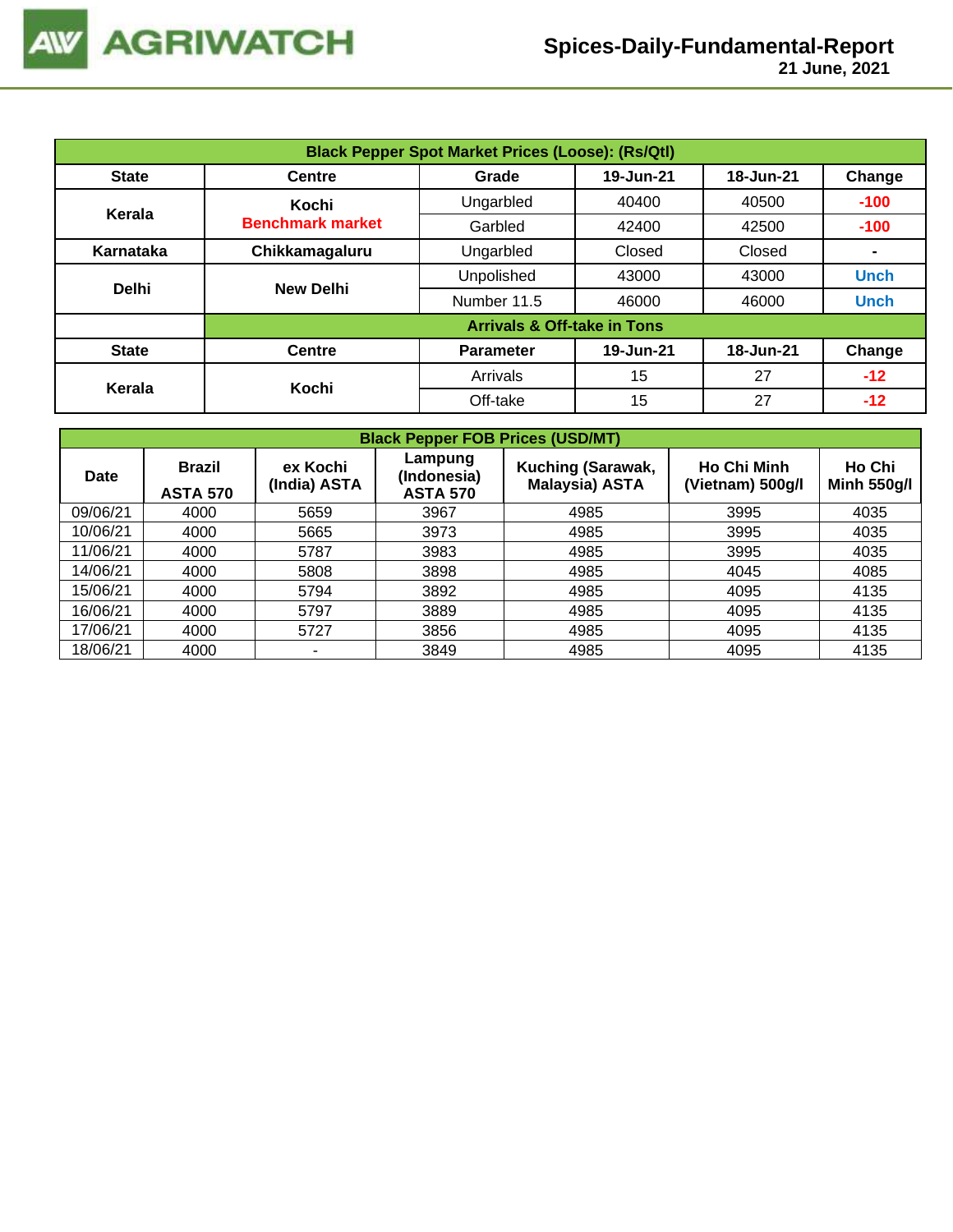

## **JEERA (CUMIN SEED)**

#### **Fundamentals: Today's Update:**

- Mixed sentiment witnessed in Jeera Unjha spot market on Saturday.
- Currently, due to coronavirus fear buyers are reported uncertain for upcoming market condition, so they are avoiding going for higher buying. However, as Jeera prices reported lower compared to last year, domestic buyers and exporters may active in the spot market in the coming days.

- In Unjha benchmark market new crop supply reported at around 15,000 to 20,000 bags on an average daily basis.
- Export demand continuing at the Unjha spot market.
- *As per the Agriwatch production estimate, Jeera production for 2021-22 (marketing period) is estimated at 391,801 MT (around 71 lakh bags each of 55 kg) compared to last year's 451,451 MT (82 lakh bags).*

|              |                          | Jeera (Cumin Seed) Spot Market Prices (Loose): (Rs/Qtl) |           |           |                                                                                                 |  |  |  |  |
|--------------|--------------------------|---------------------------------------------------------|-----------|-----------|-------------------------------------------------------------------------------------------------|--|--|--|--|
| <b>State</b> | <b>Centre</b>            | Grade                                                   | 19-Jun-21 | 18-Jun-21 | Change                                                                                          |  |  |  |  |
|              | Unjha                    | Local                                                   | 12300     | 12300     | <b>Unch</b>                                                                                     |  |  |  |  |
|              | <b>Benchmark market</b>  | <b>NCDEX Quality</b>                                    | 13700     | 13700     | <b>Unch</b>                                                                                     |  |  |  |  |
|              |                          | Poojari type /Machine Cut                               | 14600     | 14600     | <b>Unch</b>                                                                                     |  |  |  |  |
|              |                          | 1% Singapore                                            | <b>NR</b> | <b>NR</b> |                                                                                                 |  |  |  |  |
|              | <b>Mundra Port (FoR)</b> | 2% Singapore                                            | <b>NR</b> | <b>NR</b> | $\blacksquare$                                                                                  |  |  |  |  |
| Gujarat      |                          | 1 % European                                            | <b>NR</b> | <b>NR</b> | $\blacksquare$                                                                                  |  |  |  |  |
|              |                          | 2% European                                             | <b>NR</b> | <b>NR</b> | $\blacksquare$                                                                                  |  |  |  |  |
|              | Rajkot                   | Local                                                   | 12350     | 12590     |                                                                                                 |  |  |  |  |
|              | Patan                    | Local                                                   | 12310     | 12255     | 55                                                                                              |  |  |  |  |
|              | <b>Dhrol</b>             | Local                                                   | <b>NA</b> | <b>NA</b> |                                                                                                 |  |  |  |  |
|              | Gondal                   | Local                                                   | 12505     | 12605     | $-100$                                                                                          |  |  |  |  |
|              | Jodhpur                  | Local                                                   | 12500     | 12400     | 100                                                                                             |  |  |  |  |
|              | <b>Merta City</b>        | Local                                                   | 14500     | 14000     | 500                                                                                             |  |  |  |  |
| Rajasthan    | <b>Nagaur</b>            | Local                                                   | 13100     | 13000     | 100                                                                                             |  |  |  |  |
|              | <b>Anandpur Kalu</b>     | Local                                                   | 13000     | 13000     | <b>Unch</b>                                                                                     |  |  |  |  |
| <b>Delhi</b> | <b>New Delhi</b>         | Ganesh                                                  | 14800     | 14800     | <b>Unch</b>                                                                                     |  |  |  |  |
|              |                          | Poojari type / Machine Cut                              | 16000     | 16000     | <b>Unch</b>                                                                                     |  |  |  |  |
|              |                          | Arrival & Off-take in bags (1 bag = 55 kg)              |           |           |                                                                                                 |  |  |  |  |
| <b>State</b> | <b>Centre</b>            | <b>Parameter</b>                                        | 19-Jun-21 | 18-Jun-21 | Change                                                                                          |  |  |  |  |
|              | Unjha                    | Arrival                                                 | 6000      | 5000      | 1000                                                                                            |  |  |  |  |
|              |                          | Off-take                                                | 6000      | 5000      | $-240$<br>1000<br>175<br>$-42$<br>68<br>$-500$<br>$-500$<br>200<br><b>Unch</b><br>Arrival * Qtl |  |  |  |  |
| Gujarat      | Rajkot                   | Arrival*                                                | 900       | 725       |                                                                                                 |  |  |  |  |
|              | Patan                    | Arrival*                                                | 32        | 74        |                                                                                                 |  |  |  |  |
|              | <b>Dhrol</b>             | Arrival*                                                | <b>NA</b> | <b>NA</b> |                                                                                                 |  |  |  |  |
|              | Gondal                   | Arrival                                                 | 800       | 732       |                                                                                                 |  |  |  |  |
|              | Jodhpur                  | Arrival                                                 | 1000      | 1500      |                                                                                                 |  |  |  |  |
| Rajasthan    | <b>Merta City</b>        | Arrival                                                 | 2000      | 2500      |                                                                                                 |  |  |  |  |
|              | <b>Nagaur</b>            | Arrival                                                 | 1200      | 1000      |                                                                                                 |  |  |  |  |
|              | <b>Anandpur Kalu</b>     | Arrival                                                 | 100       | 100       |                                                                                                 |  |  |  |  |
|              |                          |                                                         |           |           |                                                                                                 |  |  |  |  |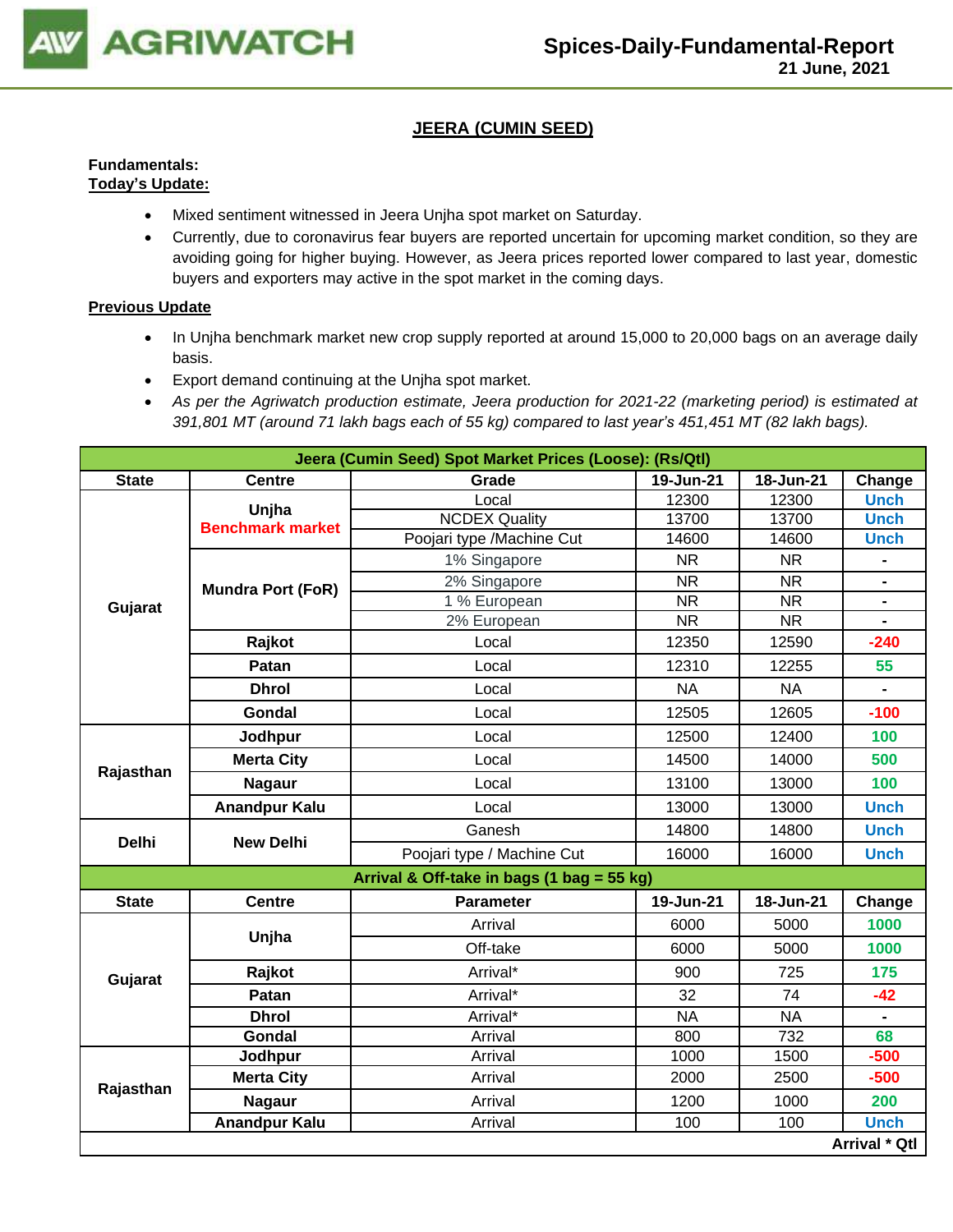

#### **NCDEX-FUTURES MARKET**

| Jeera (Cumin Seed) |          |       |       |       |              |               |                    |       |           |
|--------------------|----------|-------|-------|-------|--------------|---------------|--------------------|-------|-----------|
| <b>Contract</b>    | $+/-$ \$ | Open  | High  | Low   | <b>Close</b> | <b>Volume</b> | <b>Vol. Change</b> | ΟI    | OI Change |
| July-21            | $- -$    | $- -$ | $- -$ | $- -$ | $- -$        | $- -$         | $- -$              | $-$   | $- -$     |
| Aug-21             | $- -$    | $- -$ | --    | $- -$ | $- -$        | $- -$         | $- -$              | $- -$ | $- -$     |
| Sep-21             | $- -$    | $- -$ | $- -$ | $- -$ | $- -$        | $- -$         | $- -$              | $- -$ | $- -$     |

| <b>Spread</b> | lulv-21                  | <b>Aug-21</b>            | Sep-21                   |
|---------------|--------------------------|--------------------------|--------------------------|
| <b>Basis</b>  | $\sim$                   | $- -$                    | $- -$                    |
| July-21       | $\overline{\phantom{a}}$ | $\overline{\phantom{m}}$ | $\overline{\phantom{a}}$ |
| <b>Aug-21</b> | $\overline{\phantom{a}}$ | $- -$                    | $- -$                    |

NB: Spread was done by taking Spot prices at Unjha or NCDEX Quality. Basis = Spot prices– Near month futures.

#### **NCDEX- STOCK POSITION**

|               | <b>Demat</b> | <b>In-Process</b> | Total      |
|---------------|--------------|-------------------|------------|
| <b>Stocks</b> | 17.06.2021   | 17.06.2021        | 17.06.2021 |
| Jodhpur       | $- -$        | $- -$             | $- -$      |
| Unjha         | 4673         | 36                | 4709       |

(**Quantity in MT)**

#### **NCDEX Jeera (Cumin Seed) EED Wise Stock Position Qty in MT on 14th June, 2021**

| EED          | <b>Jodhpur</b>           | Unjha | <b>Total</b> |
|--------------|--------------------------|-------|--------------|
| 10-Sep-21    | $- -$                    | 1466  | 1466         |
| 10-Oct-21    | $- -$                    | 2681  | 2681         |
| 10-Nov-21    | $\sim$ $\sim$            | 341   | 341          |
| 10-Dec-21    | $\sim$ $\sim$            | 78    | 78           |
| <b>Total</b> | $\overline{\phantom{a}}$ | 4566  | 4566         |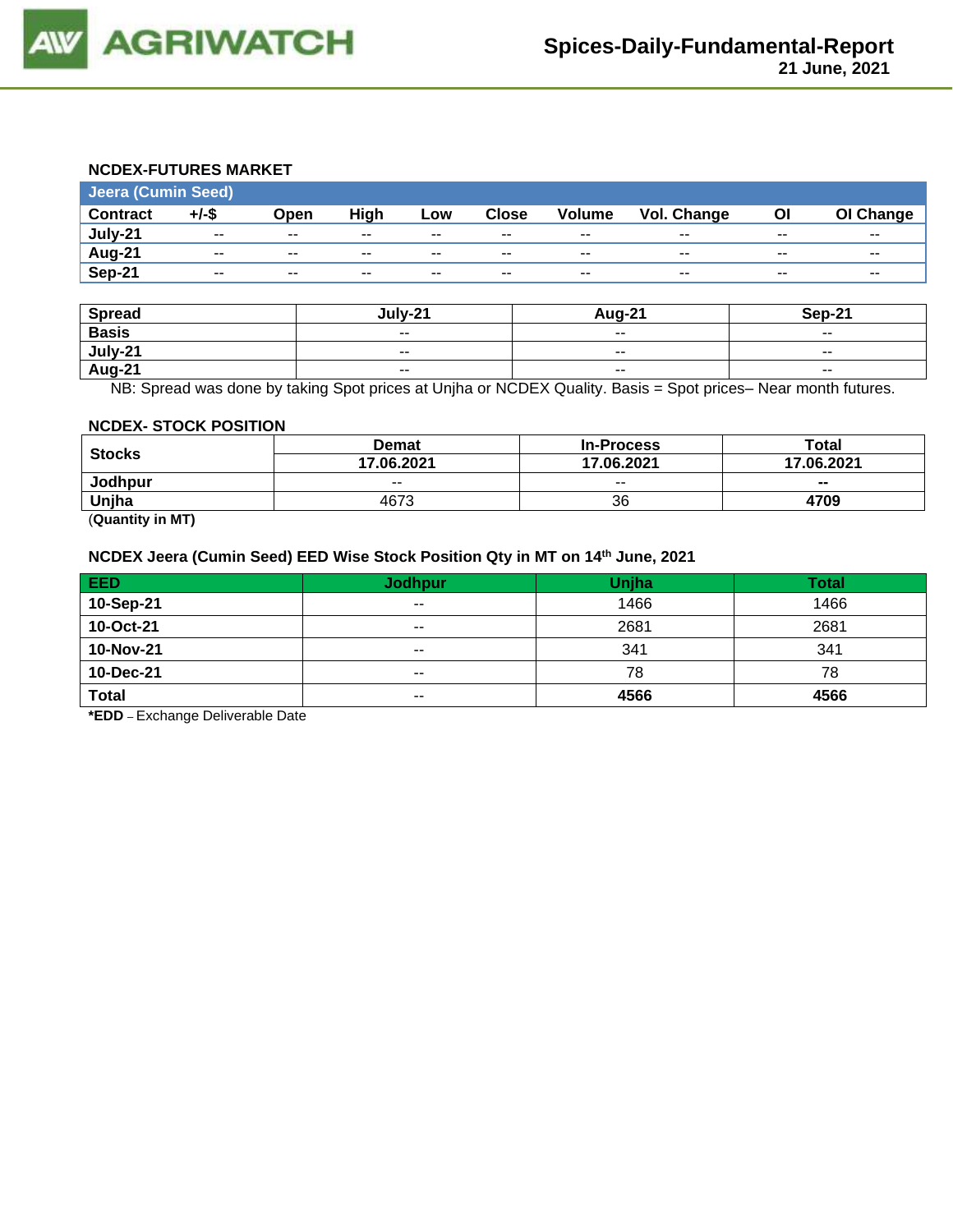

## **CARDAMOM**

#### **Fundamentals**

### **Today's Update:**

• Continued steady sentiment witnessed in Delhi Cardamom spot market on Saturday.

- Currently, Spice Board has been suspended Cardamom e-auctions in Idukki, Kerala and Bodinayakkanur in Tamil Nadu due to Covid-19. Around 95 per cent of the planters are depending on auctions to get a fair price for their produce.
- As per trade information, private sales are happening through farm gate level, but it is not helping the traders to receive the desired grades and quantity.
- Subdued demand in the upcountry markets has hit the sales and liquidity for buying in the consuming centers of Delhi, Rajasthan, Madhya Pradesh, Uttar Pradesh etc. in the second wave of Covid.
- India's production for the coming marketing year 2021-22 (which will start from August officially) expected better around 30,000 MT also put the cap on prices.
- Cardamom planters were received higher prices last two years, therefore, they are taking care of their plants and favourable weather condition, is the main reason for expecting good crop in the coming year.
- As we expected earlier, the new Cardamom supply pressurizes the prices from higher levels due to increased production.
- Agriwatch estimates for 2020-21, India's Cardamom production would be around 22,000 23,000 MT, due to favourable weather conditions. Last year it was 19,000 – 20,000 MT.

| <b>Small Cardamom Spot Market Prices (Loose): (Rs/Kg)</b> |                         |                                            |           |           |                |  |  |
|-----------------------------------------------------------|-------------------------|--------------------------------------------|-----------|-----------|----------------|--|--|
| <b>State</b>                                              | <b>Auction Price</b>    |                                            | 19-Jun-21 | 18-Jun-21 | Change         |  |  |
| Kerala                                                    | <b>Kumily</b>           | <b>Max price</b>                           | <b>NA</b> | NA        |                |  |  |
|                                                           | <b>Benchmark market</b> | Avg. Price                                 | <b>NA</b> | NA        | $\blacksquare$ |  |  |
|                                                           |                         | <b>Medium</b>                              | 1100      | 1100      | <b>Unch</b>    |  |  |
|                                                           |                         | 6.5 (Bold)                                 | 1200      | 1200      | <b>Unch</b>    |  |  |
| <b>Delhi</b>                                              | <b>New Delhi</b>        | 7 (Bold)                                   | 1500      | 1500      | <b>Unch</b>    |  |  |
|                                                           |                         | 7.5 (Bold)                                 | 1700      | 1700      | <b>Unch</b>    |  |  |
|                                                           |                         | 8 (Bold)                                   | 2000      | 2000      | <b>Unch</b>    |  |  |
|                                                           |                         | Large Cardamom Spot Market Prices: (Rs/Kg) |           |           |                |  |  |
|                                                           | Singtam                 | <b>Badadana</b>                            | <b>NA</b> | 522.50    | $\blacksquare$ |  |  |
| <b>Sikkim</b>                                             | Singtam                 | Chotadana                                  | <b>NA</b> | 475       |                |  |  |
|                                                           | Gangtok                 | <b>Badadana</b>                            | <b>NA</b> | 500       | $\blacksquare$ |  |  |
|                                                           | Gangtok                 | Chotadana                                  | <b>NA</b> | 425       | $\blacksquare$ |  |  |
|                                                           | <b>Siliguri</b>         | <b>Badadana</b>                            | <b>NA</b> | 606.25    | $\blacksquare$ |  |  |
| <b>West Bengal</b>                                        | Siliguri                | Chotadana                                  | <b>NA</b> | 525       | $\blacksquare$ |  |  |
| Arrival & Off-take in Kg                                  |                         |                                            |           |           |                |  |  |
| <b>State</b>                                              | <b>Parameter</b>        | <b>Centre</b>                              | 19-Jun-21 | 18-Jun-21 | Change         |  |  |
| Kerala                                                    | <b>Kumily</b>           | <b>Arrivals</b>                            | <b>NA</b> | NA        | $\blacksquare$ |  |  |
|                                                           |                         | Off-take                                   | <b>NA</b> | <b>NA</b> | $\blacksquare$ |  |  |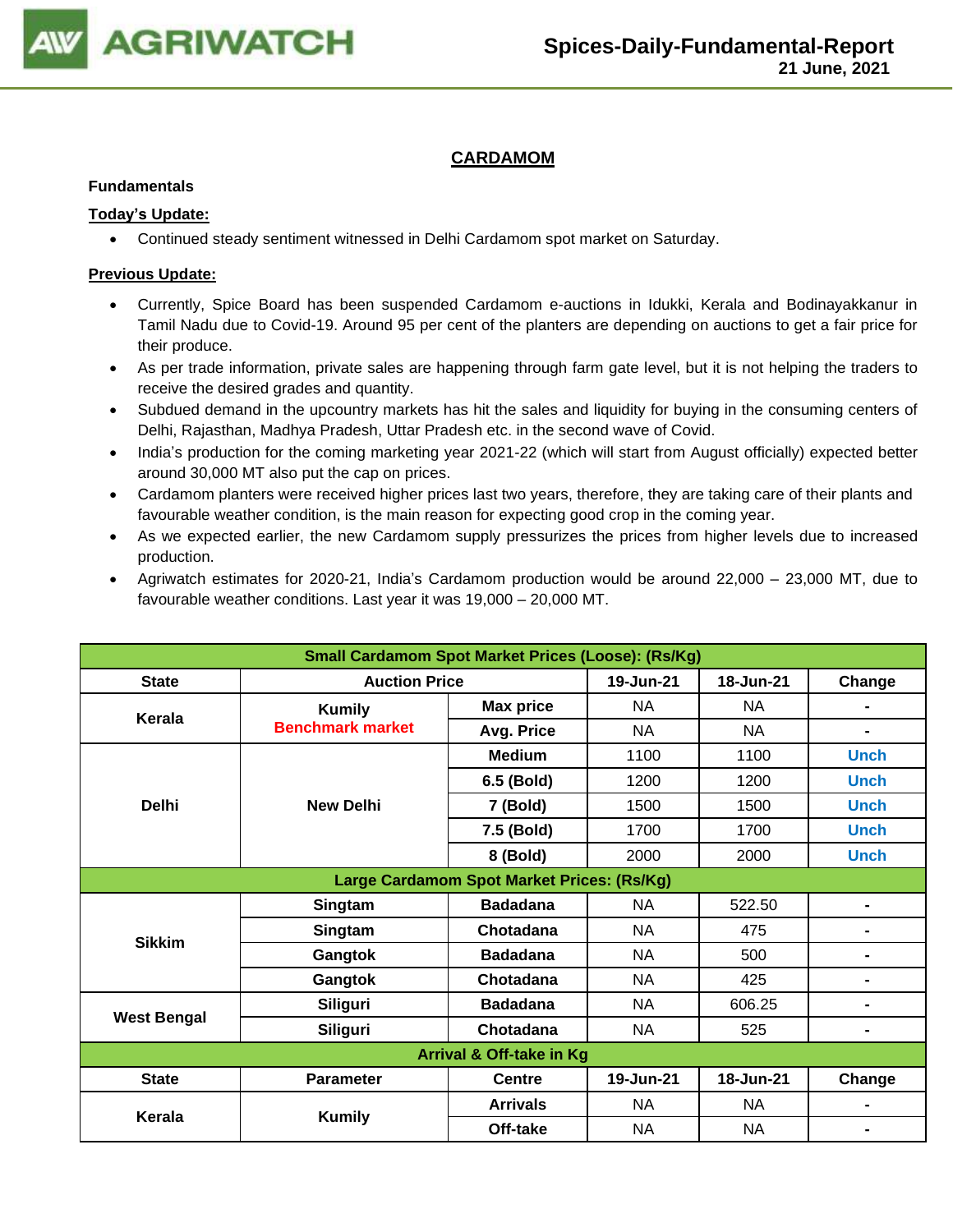

## **MCX-FUTURES MARKET**

| <b>Cardamom</b> |               |               |       |       |              |        |                    |       |           |
|-----------------|---------------|---------------|-------|-------|--------------|--------|--------------------|-------|-----------|
| <b>Contract</b> | $+/-$ \$      | Open          | High  | Low   | <b>Close</b> | Volume | <b>Vol. Change</b> | OI    | OI Change |
| July-21         | $\sim$ $\sim$ | $-$           | $- -$ | $- -$ | $-$          | $-$    | $- -$              | $- -$ | $- -$     |
| Aug-21          | $- -$         | $\sim$ $\sim$ | $- -$ | $- -$ | $- -$        | $- -$  | $- -$              | $- -$ | $- -$     |
| Sep-21          | $- -$         | $- -$         | $- -$ | $- -$ | $- -$        | $- -$  | $- -$              | $- -$ | $- -$     |

| <b>Spread</b>  | July-21                  | <b>Aug-21</b>            | Sep-21                   |
|----------------|--------------------------|--------------------------|--------------------------|
| <b>Basis</b>   | $-$                      | $\overline{\phantom{a}}$ | $\overline{\phantom{a}}$ |
| <u>July-21</u> | $\overline{\phantom{a}}$ | $-$                      | $\overline{\phantom{a}}$ |
| <b>Aug-21</b>  | $\overline{\phantom{a}}$ | $-$                      | $\overline{\phantom{a}}$ |

NB: Spread was done by taking Spot prices of Average quality prices. Basis = Spot prices– Near month futures.

#### **MCX- STOCK POSITION**

| <b>Stocks</b> | <b>Demat</b>             | <b>In-Process</b>        | Total                    |  |
|---------------|--------------------------|--------------------------|--------------------------|--|
|               | 17.06.2021               | 17.06.2021               | 17.06.2021               |  |
| Vandanmedu    | $\overline{\phantom{0}}$ | $\overline{\phantom{0}}$ | $\overline{\phantom{0}}$ |  |
| T.N.(Bodi)    | $- -$                    | $-$                      | $- -$                    |  |
|               |                          |                          |                          |  |

(**Quantity in MT)**

## **MCX Cardamom EED Wise Stock Position Qty in MT on 14th June, 2021**

| ED<br>-<br>- | Vandanmedu | <b>PERSONAL</b><br>--- | Total |
|--------------|------------|------------------------|-------|
| $- -$        | $- -$      | $- -$                  | $- -$ |
| $- -$        | $- -$      | $- -$                  | $- -$ |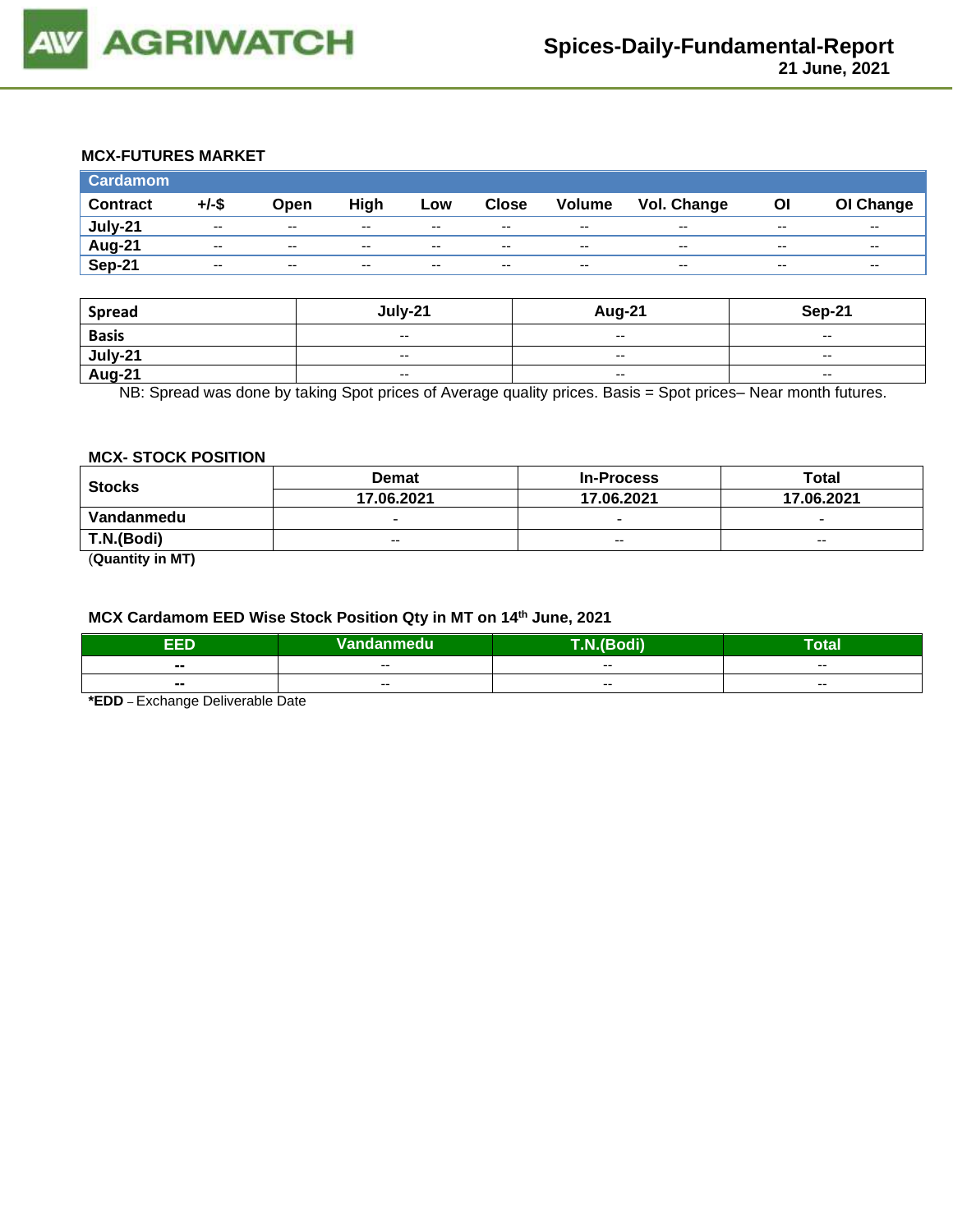

## **CORIANDER SEED**

#### **Fundamentals: Today's Update:**

• By and large steady sentiment witnessed in Coriander spot market on Saturday.

- Coriander spot market reopened on yesterday after coronavirus lockdown, rest markets likely to reopen from the second week of June.
- Buyers are likely to be active further from the current level to go for active buying as ending stocks slowly come down.
- *Agriwatch estimates lower ending stocks for 2021-22 (marketing year) likely to support Coriander prices in the coming days.*
- *As per Agriwatch production estimate, Coriander production for 2021-22 (marketing year) is estimated at 342,435 MT (85 lakh bags) compared to last year's 352,316 MT (88 lakh bags, 1 bag = 40 kg).*
- We expect the 2021-22 marketing year likely to be good for Coriander.

| <b>Coriander Spot Market Prices (Loose): (Rs/Qtl)</b> |                          |               |           |           |                |  |  |
|-------------------------------------------------------|--------------------------|---------------|-----------|-----------|----------------|--|--|
| <b>State</b>                                          | <b>Centre</b>            | Grade (New)   | 19-Jun-21 | 18-Jun-21 | Change         |  |  |
|                                                       |                          | Eagle         | 6500      | 6500      | <b>Unch</b>    |  |  |
|                                                       | Kota<br><b>Benchmark</b> | Eagle(Split)  | 6800      | 6800      | <b>Unch</b>    |  |  |
|                                                       | market                   | Badami        | 6200      | 6200      | <b>Unch</b>    |  |  |
|                                                       |                          | Badami(Split) | 6500      | 6500      | <b>Unch</b>    |  |  |
|                                                       |                          | Eagle         | <b>NA</b> | 6400      | $\blacksquare$ |  |  |
|                                                       |                          | Eagle(Split)  | <b>NA</b> | 6400      | $\frac{1}{2}$  |  |  |
|                                                       | Ramganj                  | Badami        | <b>NA</b> | 6100      | $\blacksquare$ |  |  |
| Rajasthan                                             |                          | Badami(Split) | <b>NA</b> | 6100      | $\blacksquare$ |  |  |
|                                                       |                          | Scooter       | <b>NA</b> | 7400      | -              |  |  |
|                                                       |                          | Eagle         | 6000      | 6000      | <b>Unch</b>    |  |  |
|                                                       | <b>Baran</b>             | Badami        | 5900      | 5900      | <b>Unch</b>    |  |  |
|                                                       | <b>Bhawani</b>           | Eagle         | <b>NA</b> | <b>NA</b> |                |  |  |
|                                                       |                          | Badami        | <b>NA</b> | <b>NA</b> | $\blacksquare$ |  |  |
|                                                       |                          | Scooter       | <b>NA</b> | <b>NA</b> | $\blacksquare$ |  |  |
|                                                       |                          | Double Paroot | <b>NA</b> | <b>NA</b> |                |  |  |
|                                                       |                          | Badami        | 6200      | 6200      | <b>Unch</b>    |  |  |
|                                                       | Guna                     | Eagle         | 6500      | 6500      | <b>Unch</b>    |  |  |
| <b>Madhya Pradesh</b>                                 |                          | Scooter       | 7000      | 7000      | <b>Unch</b>    |  |  |
|                                                       |                          | Badami        | <b>NA</b> | <b>NA</b> |                |  |  |
|                                                       | <b>Neemuch</b>           | Eagle         | <b>NA</b> | <b>NA</b> | $\blacksquare$ |  |  |
|                                                       |                          | Scooter       | <b>NA</b> | <b>NA</b> | $\blacksquare$ |  |  |
| Gujarat                                               | Gondal                   | Badami        | 6305      | 6455      | $-150$         |  |  |
|                                                       |                          | Eagle         | 7055      | 7205      | $-150$         |  |  |
|                                                       |                          | Eagle (Dal)   | 8500      | 8500      | <b>Unch</b>    |  |  |
| <b>Delhi</b>                                          | Khari Baoli<br>(Delhi)   | Eagle         | 10100     | 10100     | <b>Unch</b>    |  |  |
|                                                       |                          | Scooter       | 12500     | 12500     | <b>Unch</b>    |  |  |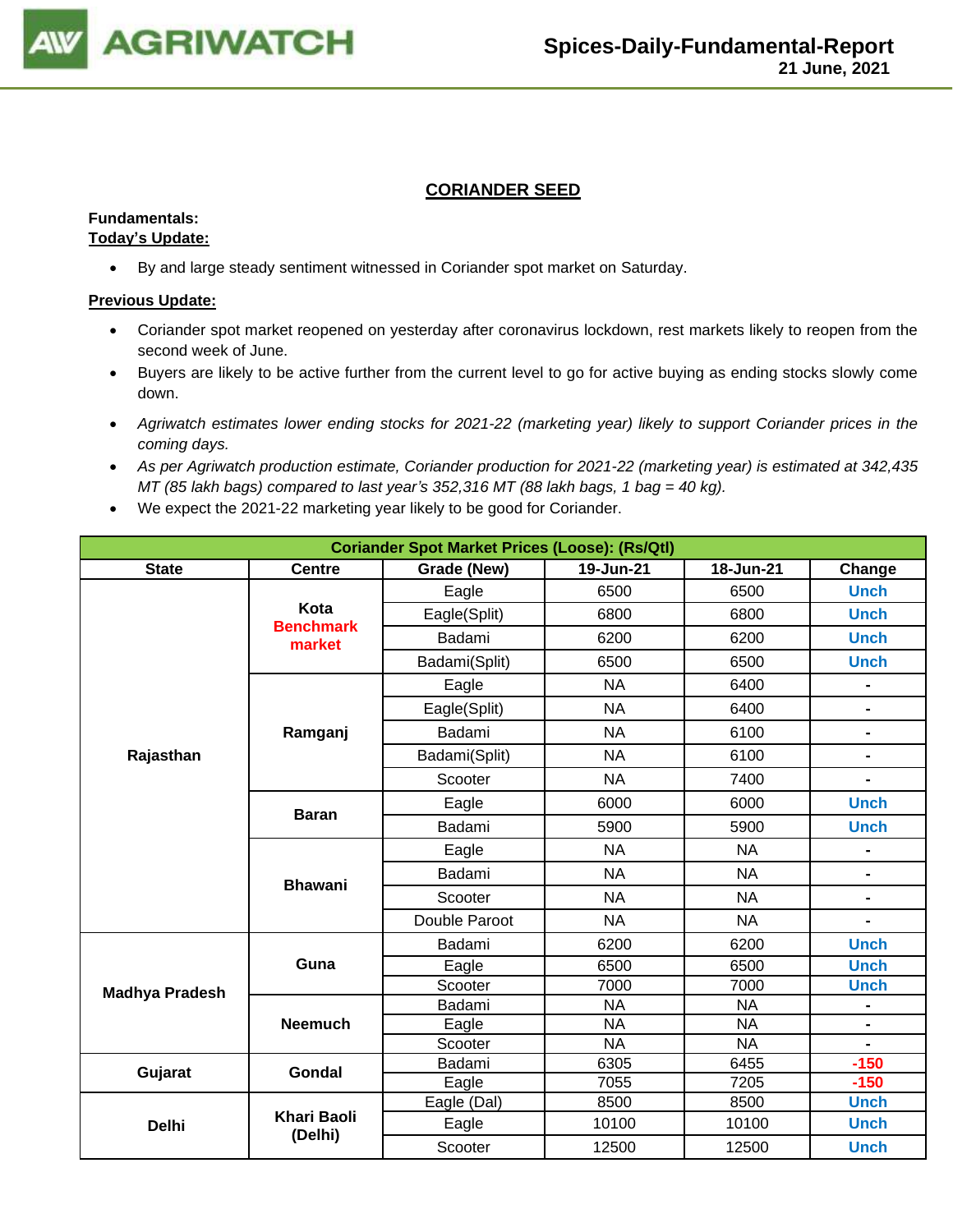

 **21 June, 2021**

| Arrival & Off-take in bags (1 bag = 40 kg) |                |               |           |           |                |  |  |
|--------------------------------------------|----------------|---------------|-----------|-----------|----------------|--|--|
| <b>State</b>                               |                | <b>Centre</b> | 19-Jun-21 | 18-Jun-21 | Change         |  |  |
|                                            | Kota           | Arrival       | 1200      | 1500      | $-300$         |  |  |
|                                            |                | Offtake       | 1200      | 1500      | $-300$         |  |  |
|                                            |                | Arrival       | NA        | 5000      |                |  |  |
| Rajasthan                                  | Ramganj        | Offtake       | <b>NA</b> | 5000      | $\blacksquare$ |  |  |
|                                            |                | Arrival       | 2000      | 2500      | $-500$         |  |  |
|                                            | <b>Baran</b>   | Offtake       | 2000      | 2500      | $-500$         |  |  |
|                                            | <b>Bhawani</b> | Arrival       | NA        | <b>NA</b> | $\blacksquare$ |  |  |
|                                            |                | Offtake       | <b>NA</b> | <b>NA</b> | ۰              |  |  |
| <b>Madhya Pradesh</b>                      | Guna           | Arrival       | NA        | 8000      | -              |  |  |
|                                            |                | Offtake       | <b>NA</b> | 8000      | ۰              |  |  |
|                                            | <b>Neemuch</b> | Arrival       | <b>NA</b> | <b>NA</b> | ۰              |  |  |
|                                            |                | Offtake       | <b>NA</b> | <b>NA</b> | -              |  |  |

## **NCDEX-FUTURES MARKET**

| <b>Coriander</b> |                          |                          |                          |       |               |               |             |       |                          |
|------------------|--------------------------|--------------------------|--------------------------|-------|---------------|---------------|-------------|-------|--------------------------|
| <b>Contract</b>  | $+/-$ \$                 | Open                     | High                     | Low   | <b>Close</b>  | <b>Volume</b> | Vol. Change | OI    | OI Change                |
| July-21          | $\overline{\phantom{a}}$ | $\overline{\phantom{a}}$ | $\overline{\phantom{a}}$ | $- -$ | $\sim$ $\sim$ | $\sim$ $\sim$ | $- -$       | $- -$ | $\overline{\phantom{a}}$ |
| <b>Aug-21</b>    | $- -$                    | $\sim$ $\sim$            | $- -$                    | $- -$ | $- -$         | $- -$         | $-$         | $-$   | $- -$                    |
| Sep-21           | $-$                      | $\sim$ $\sim$            | $- -$                    | $- -$ | $- -$         | $- -$         | $-$         | $-$   | $- -$                    |

| <b>Spread</b> | $1.111 - 24$             | Aug-21                   | Sep-21                   |
|---------------|--------------------------|--------------------------|--------------------------|
| <b>Basis</b>  | $\sim$ $\sim$            | $\sim$ $\sim$            | $\overline{\phantom{a}}$ |
| $July-21$     | $\overline{\phantom{a}}$ | $\overline{\phantom{a}}$ | $- -$                    |
| Aug-21        | $\overline{\phantom{a}}$ | $\sim$ $\sim$            | $\overline{\phantom{a}}$ |

NB: Spread was done by taking Spot prices of Average quality prices at Kota. Basis = Spot prices– Near month futures

## **NCDEX- STOCK POSITION**

| <b>Stocks</b> | <b>Demat</b> | <b>In-Process</b>        | Total      |
|---------------|--------------|--------------------------|------------|
|               | 17.06.2021   | 17.06.2021               | 17.06.2021 |
| <b>Baran</b>  |              | $\overline{\phantom{a}}$ | $\sim$     |
| Gondal        | 4595         | 1 U                      | 4605       |
| Kota          | 455          |                          | 455        |
| Ramganj       |              | $\overline{\phantom{a}}$ | $\sim$     |

(**Quantity in MT)**

## **NCDEX Coriander EED Wise Stock Position Qty in MT on 14th June, 2021**

| <b>EED</b>   | Gondal | <b>Kota</b> | Ramganj Mandi | Total |
|--------------|--------|-------------|---------------|-------|
| $10-Sep-21$  | 467    | 435         | $- -$         | 902   |
| 10-0ct-21    | 2774   | 10          | $\sim$ $\sim$ | 2784  |
| 10-Nov-21    | 556    | $- -$       | $- -$         | 556   |
| $10$ -Dec-21 | 748    | $- -$       | $\sim$        | 748   |
| <b>Total</b> | 4525   | 445         | $\sim$        | 4970  |